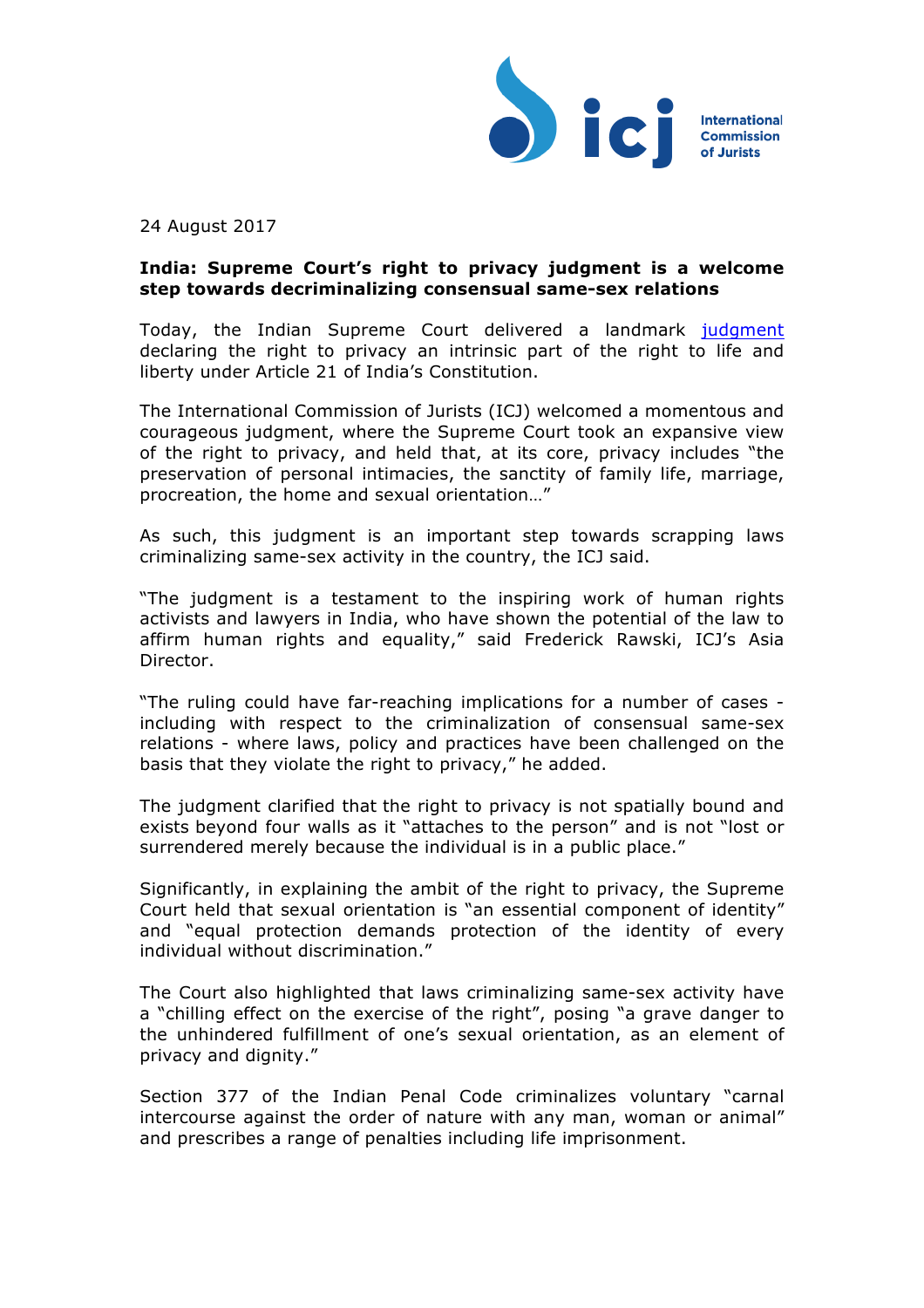In *Naz Foundation v. Govt. of NCT of Delhi*, the Delhi High Court in 2009 read down the application of section 377, holding, among other things, that insofar as it criminalizes consensual sexual acts, it violates Articles 21 (right to life and liberty), 14 (equal protection of the law) and 15 of the Constitution (freedom from discrimination) of the Indian Constitution.

However, in *Suresh Kumar Koushal* in December 2013, the Supreme Court reversed the 2009 Delhi High Court ruling, effectively recriminalizing homosexuality.

The petitioners challenged the ruling in *Koushal,* and in February 2016, the Indian Supreme Court referred a "curative petition" to a five-judge bench of the Supreme Court for consideration.

In today's judgment, the Supreme Court questioned the rationale in *Koushal*, and expressed disagreement with the manner in which *Koushal* dealt with the "privacy–dignity based claims of LGBT persons." It also found the reasoning in *Koushal* flawed and unsustainable for being discriminatory towards LGBT persons by calling them "a miniscule fraction of the country's population" and making that the basis for denying their right to privacy.

However, the Court held that since a challenge to section 377 is pending before a larger bench, its constitutional validity would be decided in the appropriate proceedings.

"The Supreme Court's judgment is indeed historic, but the real test of its impact will be whether the right to privacy it affirms is given effect in its true spirit in individual cases, so as to ensure that laws, policies and practices meet India's obligations under the Constitution as well as international standards," added Rawski.

## **Contacts:**

Frederick Rawski (Bangkok), ICJ Asia Pacific Regional Director, e: frederick.rawski@icj.org

Ajita Banerjie, ICJ Consultant in Delhi, t: +918447784157; e: ajita.banerjie@icj.org

## **Background**

While hearing the constitutional challenge to the Union Government's "Aadhaar card scheme" (mandatory biometric ID card programme), a three-member bench of the Supreme Court questioned the compilation of demographic biometric data by the Government on the ground that it violated the right to privacy. The Attorney General of India argued that the existence of a fundamental right of privacy in India was in doubt in view of two previous Supreme Court decisions (*M P Sharma* and *Kharak Singh)*, and that the Indian Constitution did not specifically protect the right to privacy.